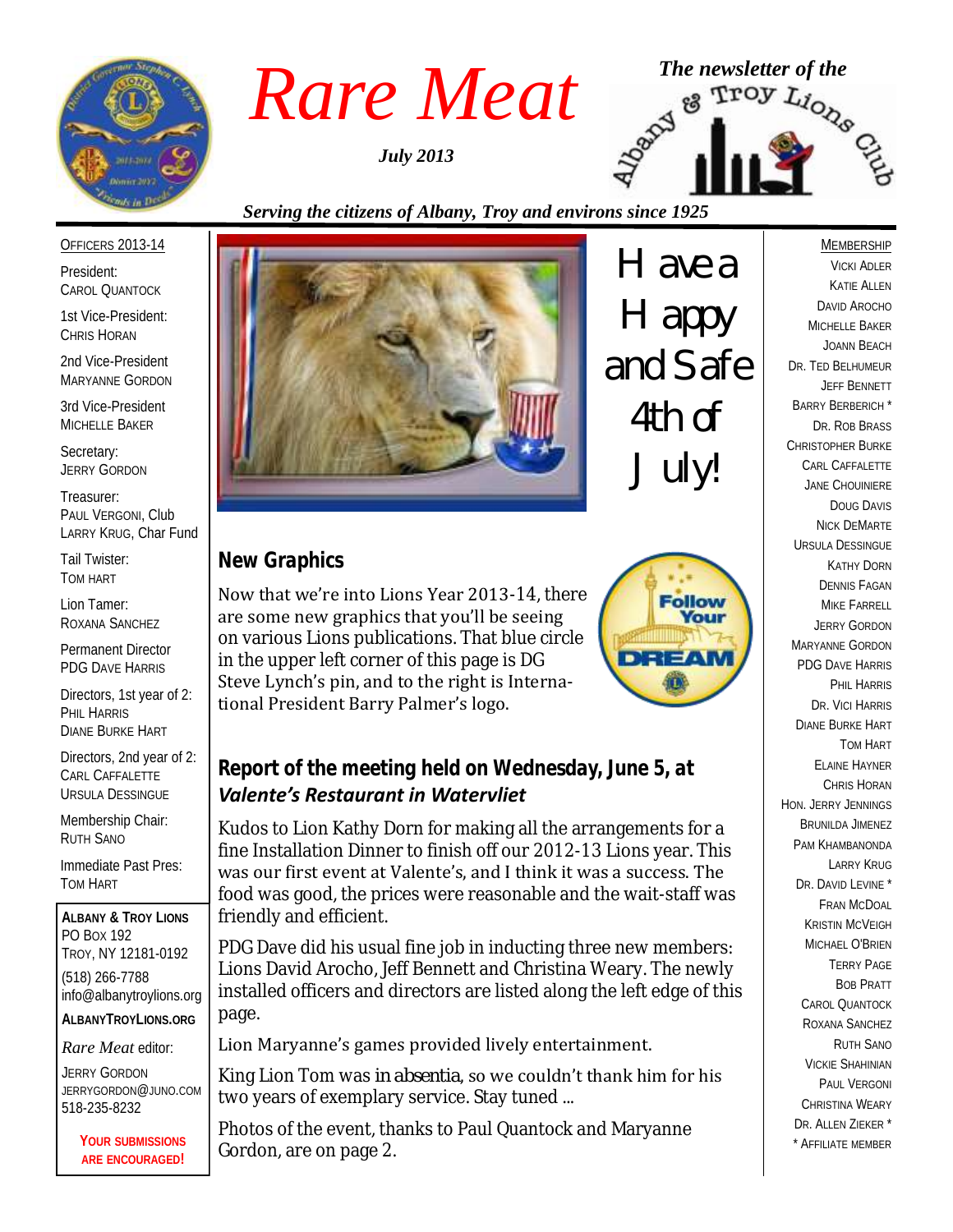*Page 2 AlbanyTroyLions.org July 2013*



PDG Dave Harris installed Lion Carol Quantock as our new president.



Secretary Jerry Gordon presented her welldeserved award as a Melvin Jones Fellow.

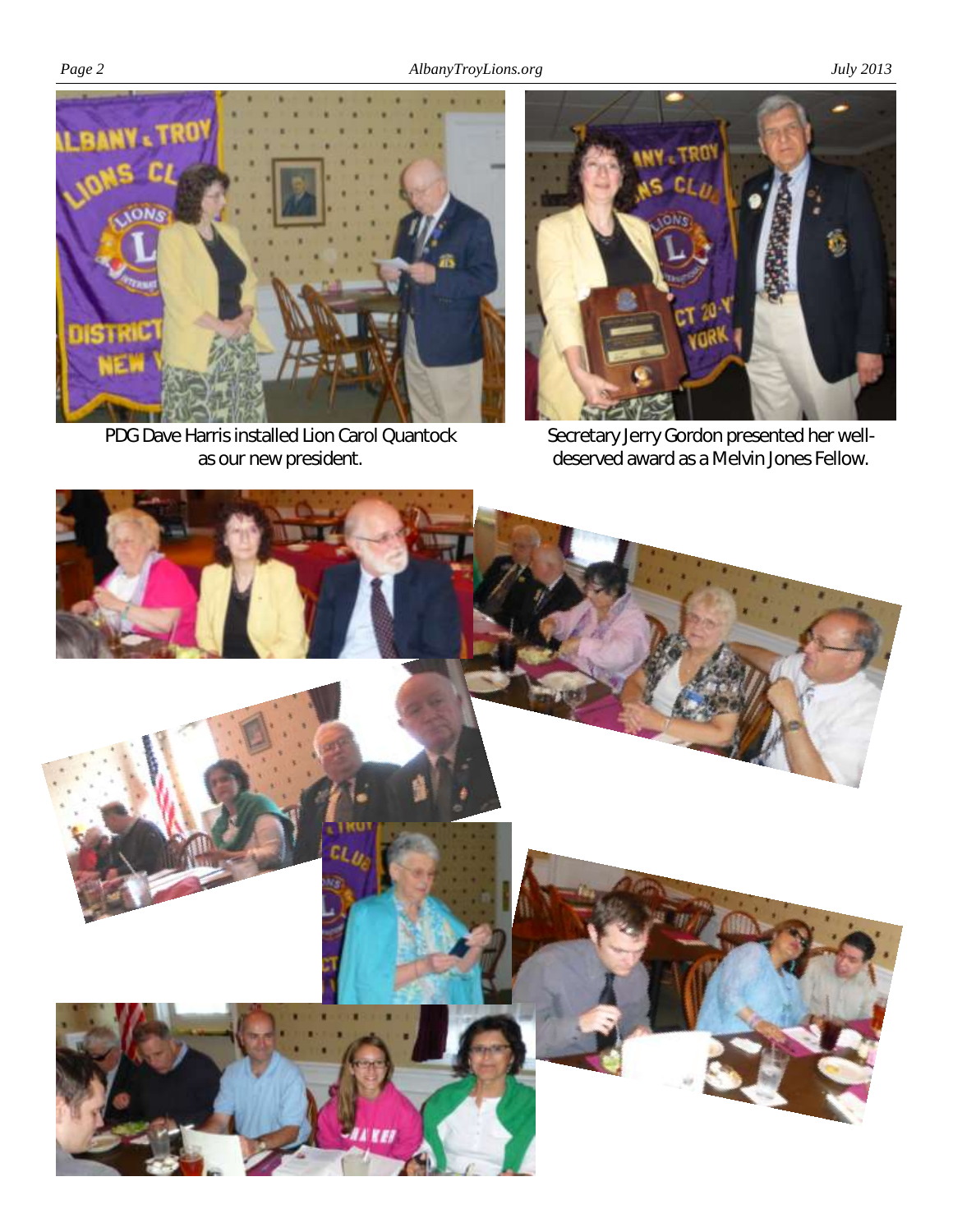Lion Paul distributed the list of recipients of our David B. Klingaman Citizenship Award, and the thankyou notes we have received.

We confirmed our previous decision to drop anyone whose dues are not paid by next week. We will make some phone calls to the five members who haven't paid yet.

We agreed to again exhibit at NABA's Low-Vision Tech Fair. It will be held on October 16 at Beltrone Living Center in Colonie, its usual location.

PDG Dave announced that the MD20 Convention will be held in Lake Placid on April 25-27, 2014, and the International Convention will be in Toronto on July 4-8, 2014.

Lion Carol reminded us that July 9 is our next Food Bank work session, and July 24 is the blood drive at Colonie Town Hall. The Red Cross has taken care of all the phone calls for this drive.

Lion Tom commented on the Summer 2013 issue of *Brighter Horizons*, NABA's quarterly newsletter. Lionism in general, and the A&T Lions in particular, got quite a bit of space, starting with a picture of Lions Ursula and Paul at NABA's Volunteer Appreciation Breakfast [see page 4]. Then there was a fullpage push to get people to join the Lions; it gave our phone number and e-mail address, as well as the Bethlehem Lions' contact information. (Michele O'Hare, NABA's Development Director, is president of the Bethlehem LC.) And finally, there was a page devoted to the many ways that Lions help their local, national and international communities; it included a picture of our secretary, who also happens to be a NABA board member, as is Lion Chris Horan.

Lion Maryanne gave out 3 vouchers for glasses.

Lion Carol is working with one hearing-aid applicant. A previous applicant does have insurance coverage, so we're off the hook.

We voted to donate \$300 to Guiding Eyes for the Blind. This is the money we earned from our metalframed used eye glasses.

We voted to support NABA's golf tournament at the \$200 Tee Sponsor level. The event is Sept. 9.

This was our first board meeting at this location, and it went well. They've got a varied menu of good, reasonably priced meals and they're pleased to have us there.

# **Bring a potential member to a meeting**



*Make a note:* Next Lions Work Night at the **Regional Food Bank**: **Tuesday, July 9, 2013, 5:30-7:30 PM**

*Friends and family welcome.* Tell **Lion Carol** how many you're bringing at **cquantoc@nycap.rr.com** or **664-3901**. **Save the 2nd Tuesday of January, April,** 

**July and October.**

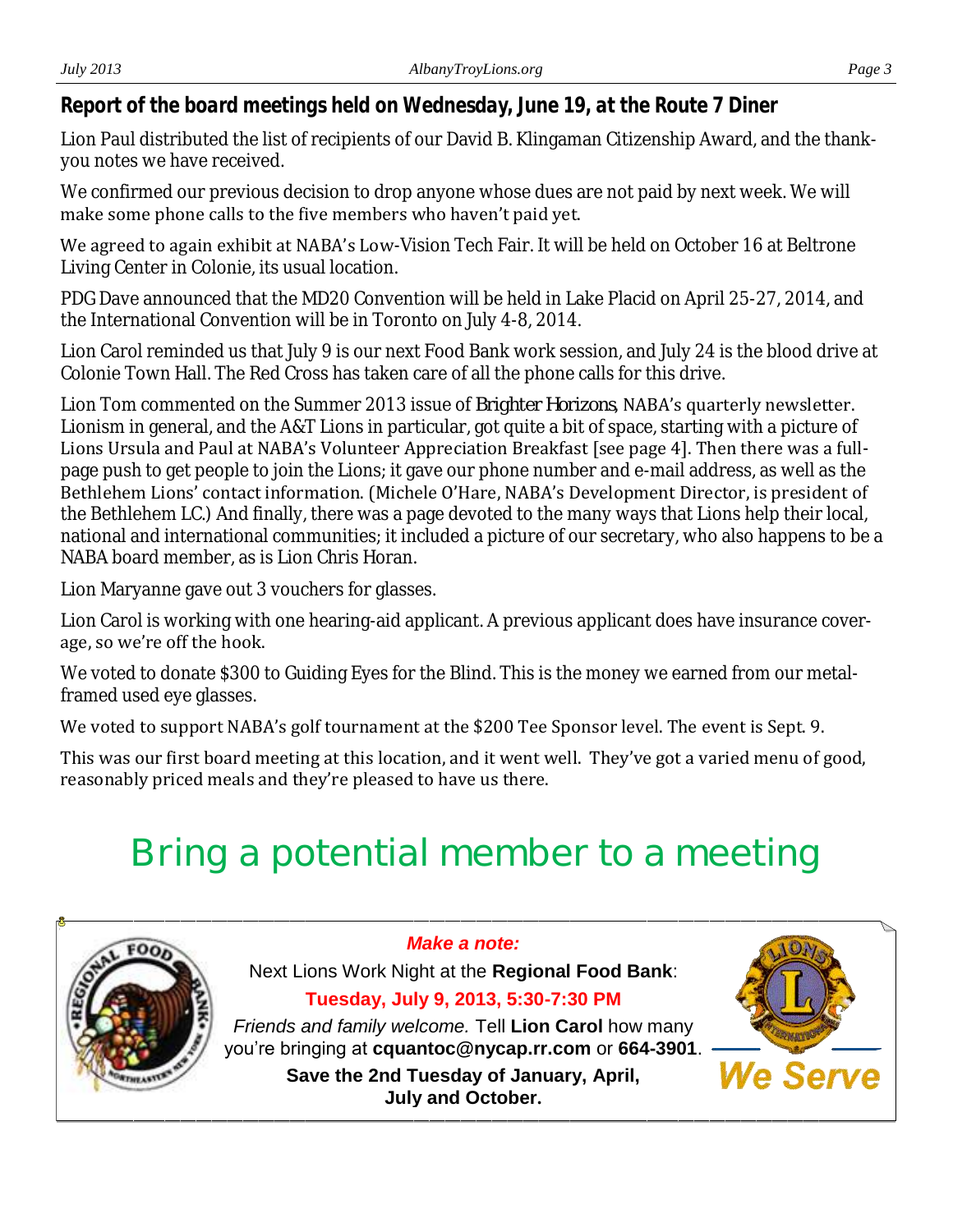

Our next **BLOOD DRIVE** will be **Wednesday, July 24, from 1-6 PM** at Colonie Town Hall, 534 New Loudon Rd (Rte 9), Latham (across the street from Siena College). We need volunteers:

- To work at the registration desk and the canteen at the drive,
- ◆ And to donate blood.

If you can do any or all of these, please sign up with Lion Carol at **cquantoc@nycap.rr.com** or **664-3901**.

*Future blood drives: September 9 at East Greenbush Library; December 27 at Holiday Inn Express; March at TBD.*

# *Our next meeting ...*

Our next general membership meeting will not be until September, but your board will continue to meet on the third Wednesday of every month. If you need a meeting "fix," you're welcome to join us at 6:00 PM at the Route 7 Diner, across from Keeler Motors.

# *NABA Volunteer Recognition Breakfast*

Back on April 25, NABA held a volunteer-recognition breakfast at the Albany airport. As active KidSight participants, Lions Ursula Dessingue and Paul Vergoni represented our club. Among the things they learned is that NABA has an ongoing need for all sorts of volunteers. If you've got some time on your hands and you'd like to do something useful that's Lion-related, see what's available at [naba-vision.org/volunteer-opportunities/.](http://naba-vision.org/volunteer-opportunities/)



# *ARC Volunteer Recognition Dinner*

On June 12, Lions Carl Caffalette, Fran McDoal, Maryanne and Jerry Gordon attended the Volunteer Recognition Dinner sponsored by the American Red Cross. In addition to eating well, we learned a lot about ARC's varied operations and programs.

# *The District Governor's Contest*

Every year, the District Governor establishes a contest to promote various goals. For 2013-14, DG Steve Lynch is pushing communications. Even though he doesn't officially become DG until July 1, he has already announced this year's contest. See pages 7 and 8 to see what we'll be measured on. If you do anything that qualifies, like attending a meeting of another club, please make sure to let Lion Jerry know about it.

# *KidSight*

KidSight screenings are slowing down for the summer. Kathryn probably won't need help again until September.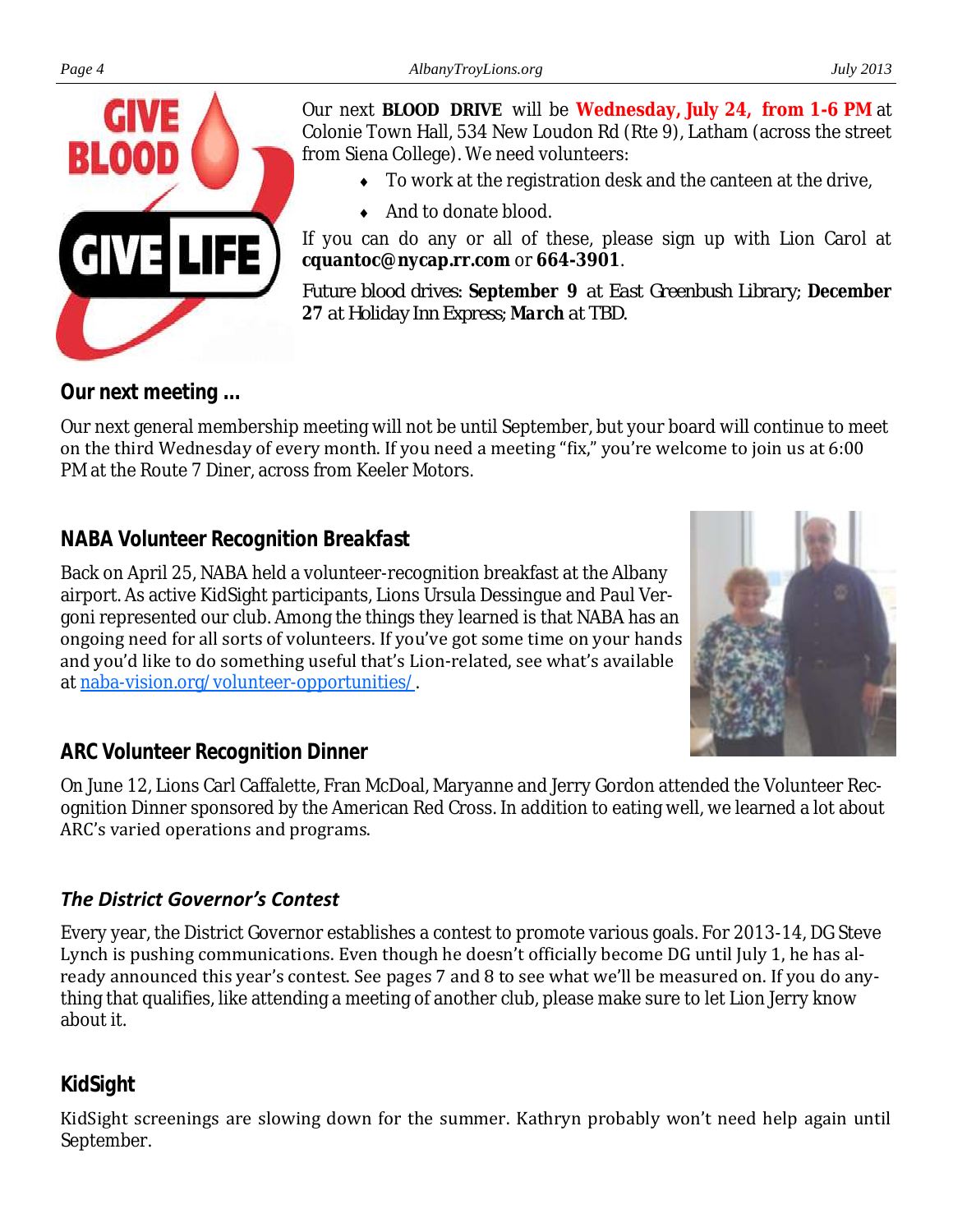### *What have we done?*

As you know, the Lions' motto is **We Serve**. We may have a good time at our meetings and we may enjoy the camaraderie of good friends, but the only reason for our existence is to be of service to our community. We can always do more, but I think we can be proud of what we have accomplished in the past 12 months. Between July 1, 2012, and June 30, 2013, the Albany & Troy Lions Club:

- Collected **8500** pairs of used eyeglasses and **93** used hearing aids;
- Provided eyeglasses for **10 children** and **11 adults**;
- Helped NABA at **7 KidSight vision screenings**; we tested 246 pre-schoolers and flagged 16 with potentially serious eye problems;
- Purchased hearing aids for an elderly woman;
- Purchased a special hearing-aid dehumidifier for a 10-year-old girl;
- Provided cataract surgery for a 37-year-old man at the Lions Eye Institute;
- Provided surgery to treat a pterygium in a 35-year-old woman at the Lions Eye Institute;
- Held 4 work sessions at the Regional Food Bank;
- Worked on Fox23News's Coats for Kids program; transported over 250 coats from various drycleaners to a central distribution point;
- Sponsored 3 blood drives;
- Served dinner twice to approximately 50 residents of Joseph's House;
- Purchased clothes and other holiday gifts for a family of four;
- 7 Lions helped load 6000 pairs of used shoes that will be distributed in Appalachia;
- Provided David B. Klingaman Citizenship Awards (small stipends) to one graduating senior from each of 14 area high schools;
- Donated to NABA, Barton Center for Diabetes Education, Rensselaer County Sheriff's Office for educational material on child safety, LCIF for Sandy relief, Tech Valley High School's plant-a-tree program, Lions Camp Badger, Hugh O'Brian Youth Leadership program, Guiding Eyes for the Blind.

# *Demographics*

Along with our accomplishments, the end of the Lions year is a good time to take a look at who we are. There are 44 of us - 23 male and 21 female, with an age range of 25 to 85 years old; our average age is 62.9. Half of us live in Rensselaer County, 18 live in Albany County and 4 elsewhere. We've been Lions for anywhere from 1 month to 36 years. Seven of us are blind or visually impaired.

# *On a more personal note …*

Bob & **Lion Ruth Sano** traveled to Blacksburg VA in May to participate the graduation celebration of their youngest son Michael B. Sano. Mike received his PhD in Bio-Medical Engineering from Virginia Tech on May 17th and is currently employed at VT in the Research Dept.

According to LinkedIn, **Lion Barry Berberich** is now Vice President of Business Development at Noridian Healthcare

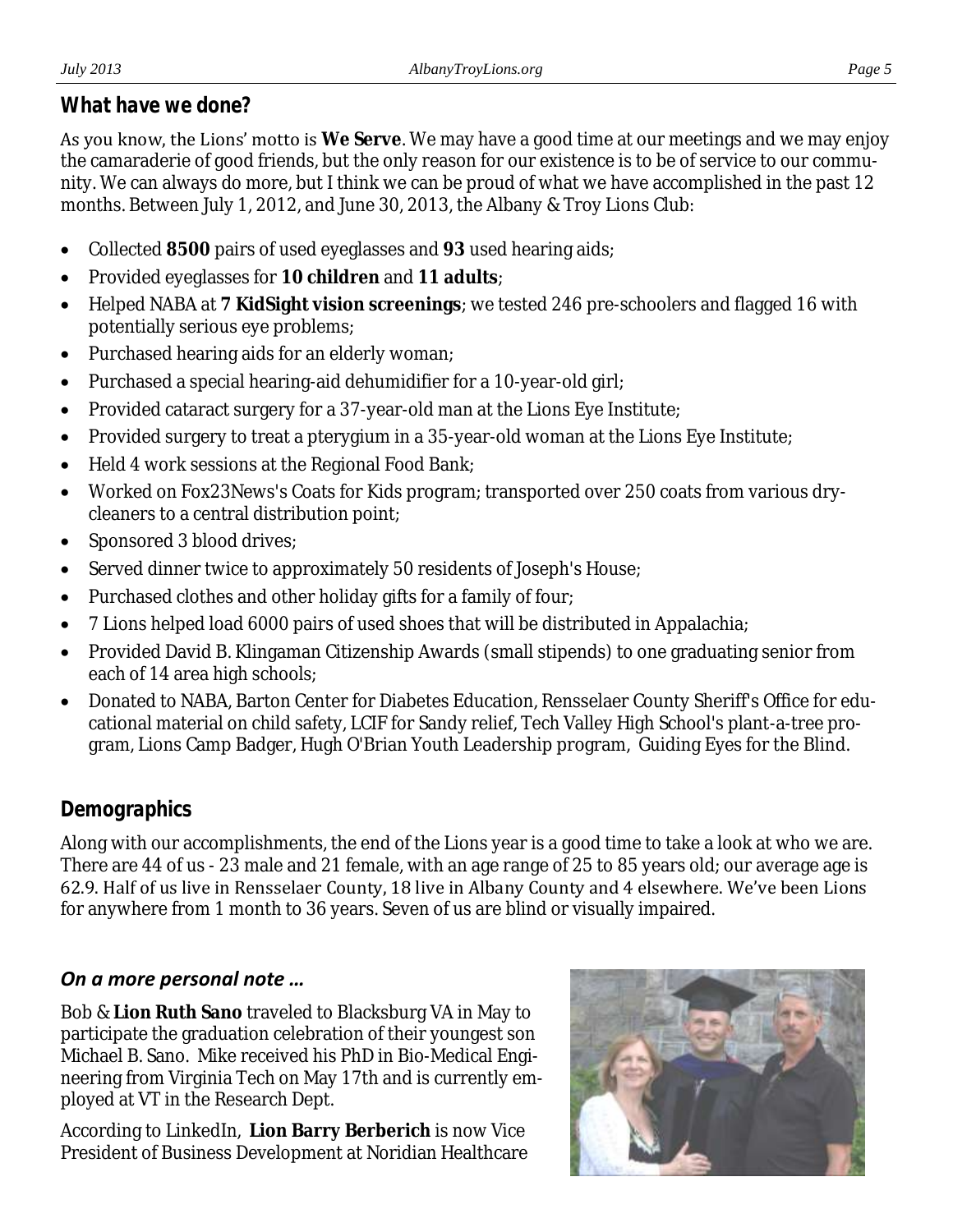Solutions. We ran into his wife, Barbara, at the ARC Volunteer dinner, and she said he's on the road a lot for the new job.

Congratulations to **Lion Michelle Baker**'s son, **Jaleel**, for making the All Stars 9-andunder Spring Renegades Team for the second time. Michelle says, "Jaleel plays second base and right field. Their first tournament games are July 5-7, so we will be practicing even more to prepare for the big games. This is going to be a long and expensive summer since you travel a lot for the various tournaments all over and out of state. So they are looking to be District and State Champs and then the big one - Regional Champs! It will be a lot of work for these boys." We wish Jaleel and his team-mates much success, and now we know why Mom misses a meeting now and then, especially this time of year.



# *Happy Birthday!*

Happy **July** birthday to these A&T Lions:

6th - Bob Pratt 12th - Carl Caffalette 25th - Jerry Gordon 31st - Jerry Jennings



# *Happy Anniversary!*

Happy Lions Anniversary to only one **July** inductees:

Tom Hart - 6 years



**Tuesday, July 9, 5:30-7:30 PM:** Work session at the Regional Food Bank. See page 3.

**Wednesday, July 17, 6 PM:** Board meeting at the Route 7 Diner. All members are welcome**. Note new time and place.**

**Don't sit on the sidelines - Get involved!** Wednesday, July 24, 1-6 PM: Blood drive at Colo-<br>nie Town Hall. See page 4 for details.

**A few helpful hints to simplify your life**

Old telephone books make ideal personal address books. Simply cross out the names and addresses of people you don't know.

Lose weight quickly by eating raw pork and rancid tuna. You might find that the subsequent food poisoning will enable you to lose 12 pounds in only two days.

Avoid parking tickets by leaving your windshield wipers turned to fast wipe whenever you leave your car parked illegally.

No time for a bath? Wrap yourself in masking tape and remove the dirt by simply peeling it off.

If a person is choking on an ice cube, don't panic. Simply pour a jug of boiling water down their throat and presto! The blockage is almost instantly removed.

Save on booze by drinking cold tea instead of whiskey. The following morning you can create the effects of hangover by drinking a thimble full of dish washing liquid and banging your head repeatedly on the wall.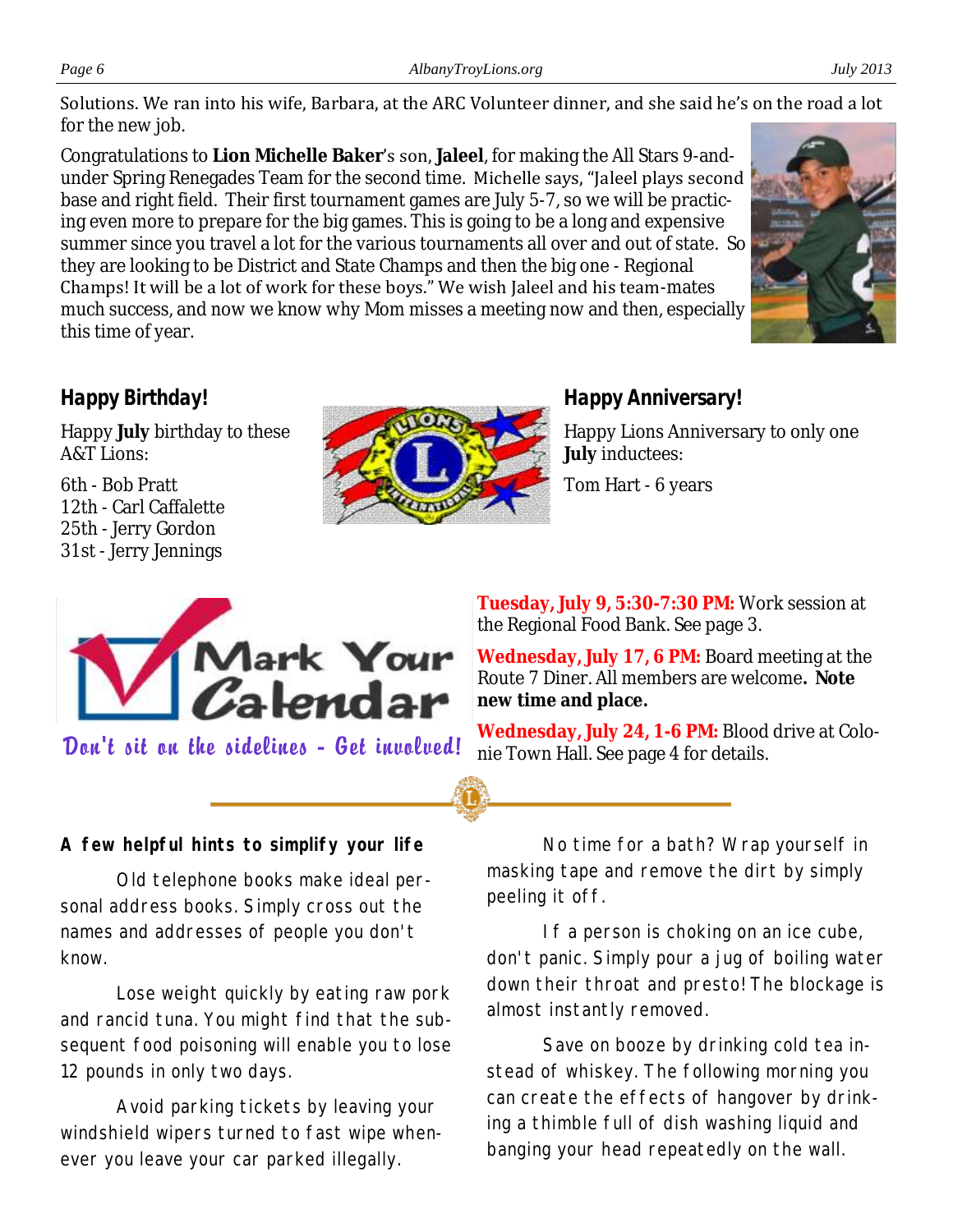# District Governor's Contest COMMUNICATION

For the period of July 1, 2013 through May 15, 2014

# **A. Receive 1 point for each time your club exercises one of the following methods of communication.**

|                                                                                                                                                            | <b>Tally</b> |
|------------------------------------------------------------------------------------------------------------------------------------------------------------|--------------|
| 1. Hold a club meeting (Member or Board).                                                                                                                  |              |
| 2. Host a potential Lion at a club meeting, not including speakers.                                                                                        |              |
| 3. Provide orientation to a new member.                                                                                                                    |              |
| 4. Present a Lion of the Year Award to a member (include those <u>ordered</u> for June, 2014).                                                             |              |
| 5. Receive credit for each day of club events, including fundraising events.                                                                               |              |
| 6. Publish an issue of your monthly club newsletter and distribute it to all members.                                                                      |              |
| 7. Receive credit for each week you update your club website.                                                                                              |              |
| 8. Receive credit for each week you update your club Facebook page.                                                                                        |              |
| 9. Have a photograph with a caption published in a newspaper (print media).                                                                                |              |
| 10. Have an article published in a newspaper or a story on radio or TV.                                                                                    |              |
| 11. Electronically submit your Monthly Membership Report, MMR, to LCI.                                                                                     |              |
| 12. Electronically submit your monthly Activity Report to LCI.                                                                                             |              |
| 13. Electronically submit your Annual PU-101 Report to LCI.                                                                                                |              |
| 14. Receive credit for each club member attending a meeting at another Lions Club.                                                                         |              |
| 15. Receive credit for each club member attending a meeting or event at any of the<br>organizations listed in the district directory, such as Camp Badger. |              |
| 16. Receive credit for each club member attending a Zone or Region Meeting.                                                                                |              |
| 17. Each club in a Zone is credited when their Zone Chair electronically submits the                                                                       |              |
| Club Visitation Report to the District Governor                                                                                                            |              |
| 18. Have an article or notice published on the district website, www.20y2lions.org                                                                         |              |
| 19. Have an article or notice published on the district newsletter, The Roar                                                                               |              |
| 20. Receive credit for each club member signed up to electronically receive the<br>district newsletter, The Roar.                                          |              |
| 21. You may submit another form of communication for credit at the sole discretion<br>of the District Governor. Please describe it thoroughly.             |              |
|                                                                                                                                                            |              |

*Continued on next page*